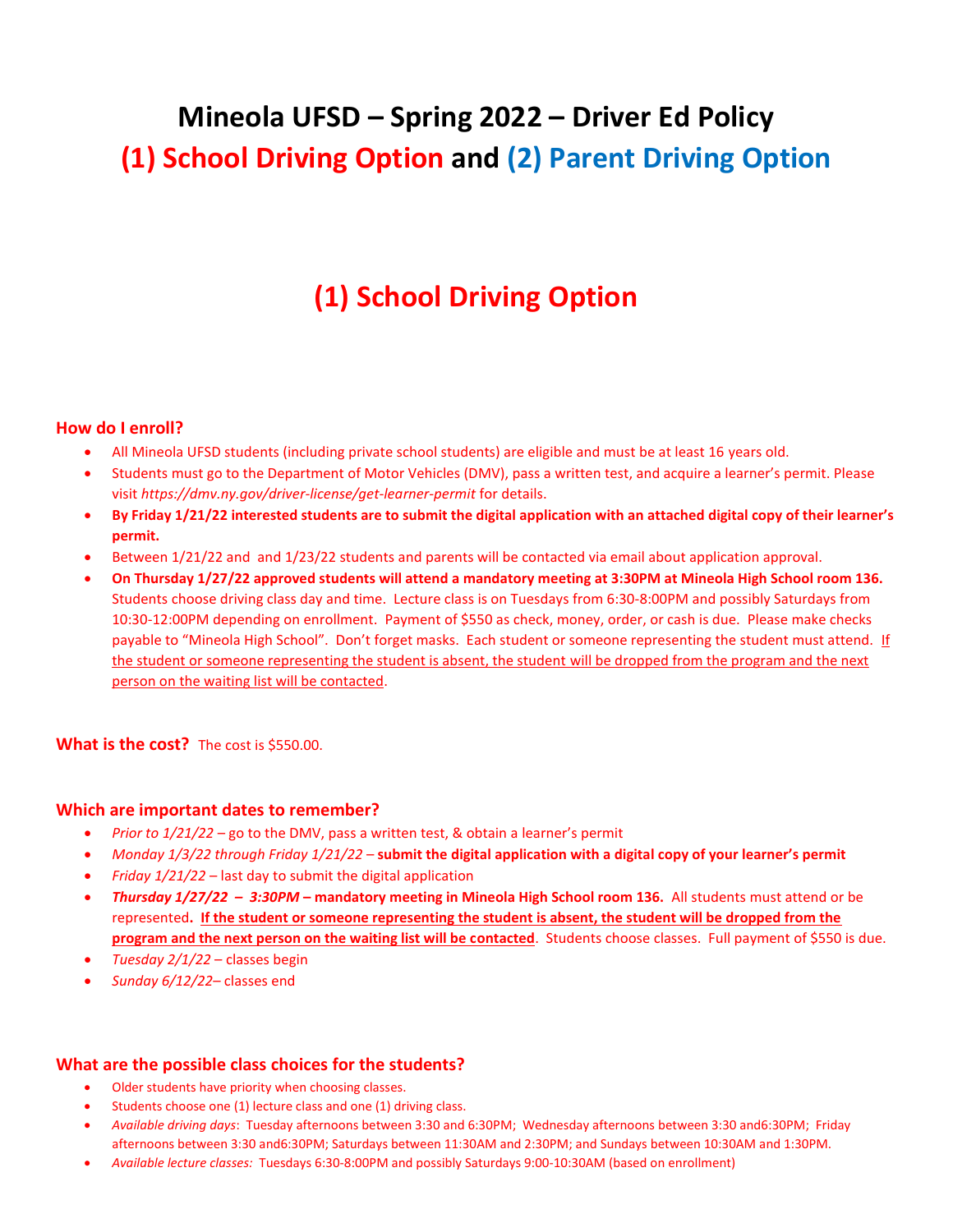# **What about lecture classes?**

- 16 lecture classes take place weekly on Tuesdays from 6:30-8:00PM.
- Enrollment may require the option of an additional Saturday lecture class from 10:30-12:00PM.

#### **What about driving classes?**

- 16 driving classes take place weekly. Students choose driving class day and time at the Thursday 1/27/22 mandatory meeting at 3:30PM in room 136.
- All road test driving skills are introduced & reinforced throughout the fall session.
- Classes meet at the exit doors in the shop parking lot near the cafeteria and room 168. Students are picked up and dropped off at this location only.
- A student is to arrive **BEFORE** his or her scheduled driving class time. All driving classes will wait no longer than 2 minutes beyond the scheduled start time. Delays affect the state-mandated in-car time of both students in the car.
- If a student arrives after the driver ed car has left the shop parking lot, it is an absence.
- Students must carry their learner's permit when attending the driving classes.
- Non-driving students are to observe the driving student.
- Water is permitted in the car. No other food or drink, please.

## **What about attendance for lecture and driving classes?**

- Lecture classes are in-person in high school room 136 on Tuesdays (and maybe Saturdays too depending on enrollment).
- Driving classes meet at the exit doors in the shop parking lot near the cafeteria and room 168. Students are picked up and dropped off at this location only. Students choose day and time of class.
- *Like any sport, club, or organization, the driver education program is a commitment. Full attendance for both lecture and driving is required and state-mandated to receive the certificate of completion (MV-285), an insurance discount, and the ability to schedule a road test through this program.*
- *If a student does not attend an assigned class and does not communicate the conflict to the teacher before the class, it is an absence. Unforeseen circumstances are to be brought to the attention of the teacher prior to the conflict when possible.*
- *After 2 absences a student's certificate of completion (MV-285) may be held until the next driver ed session. During that session the student may then make up the class and consequently receive his or her certificate of completion.*
- *After 4 absences a student may be dropped from the program.*

## **What safeguards have been put in place regarding COVID-19?**

- Driving classes: Depending on enrollment, 2 or 3 students are assigned to a car (not the standard 4 students). All car occupants must wear a face mask. All car occupants must use hand sanitizer. Before each driving class the car interior and door handles are disinfected. A sneeze guard separates students in the car. Students' temperatures are checked before entering the car.
- Lecture classes: Students will wear masks.

#### **What is the online mandatory presentation?**

- An online mandatory presentation "Driving in the Safe Lane" will be held via Zoom on a date and time to be announced.
- Every student and parent or guardian must attend.
- If the student and parent or guardian are absent, the student's certificate of completion will be held until attendance occurs at a "Driving in the Safe Lane" presentation hosted at another school. Please contact the teacher for more information.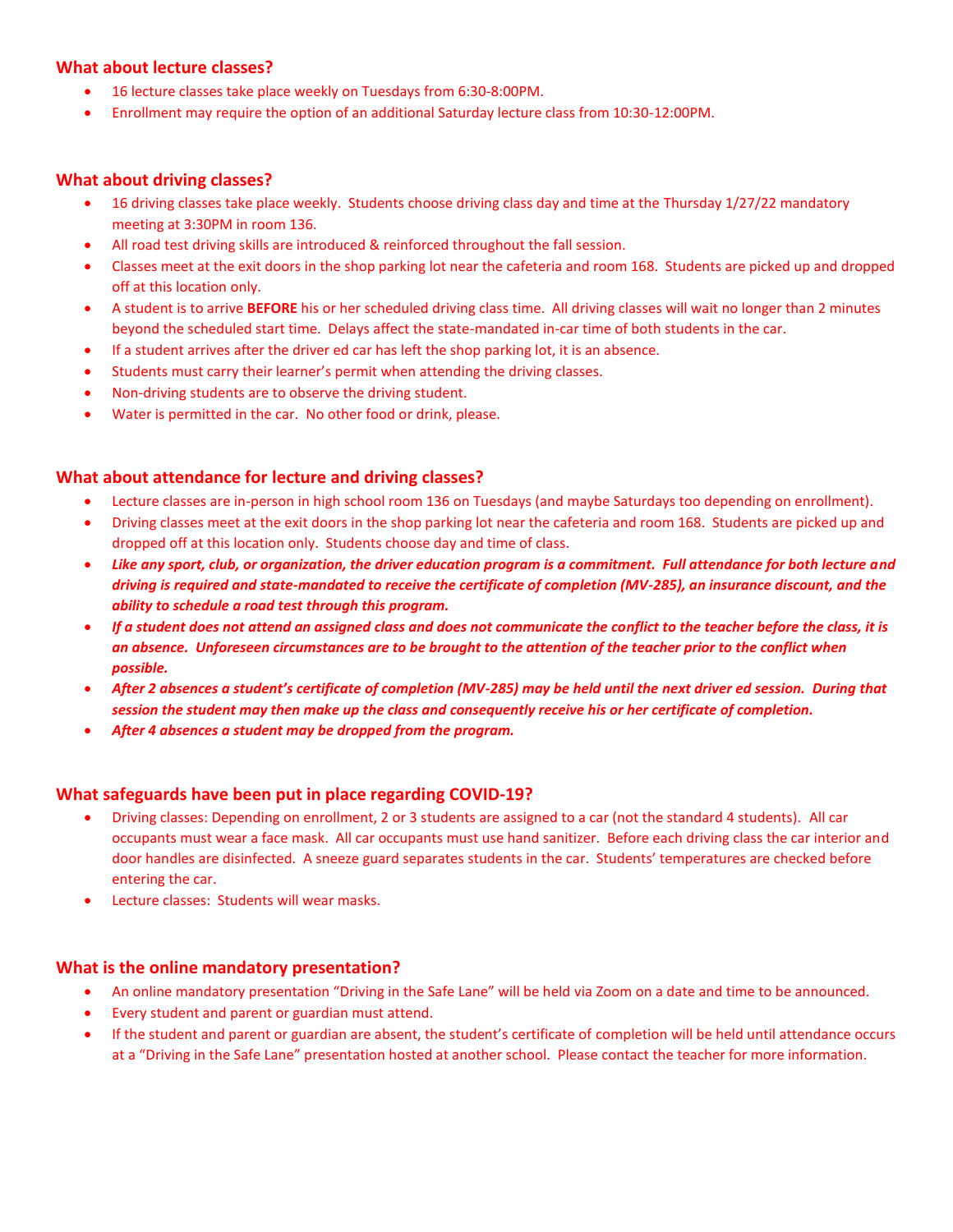# **What is the refund policy?**

The district has instituted the following refund policy in the event that a student has to withdraw or is dropped from the program: withdrawal/drop during weeks 1 and 2 = full refund; withdrawal/drop during weeks 3 and 4 = 50% refund; withdrawal/drop during weeks 5 and 6 = 25% refund; and withdrawal/drop after week 6 = no refund.

# **Other questions?**

- Email Mr. Macedo at [pmacedo@mineola.k12.ny.us.](mailto:pmacedo@mineola.k12.ny.us)
- Call 516-237-2612 during school hours.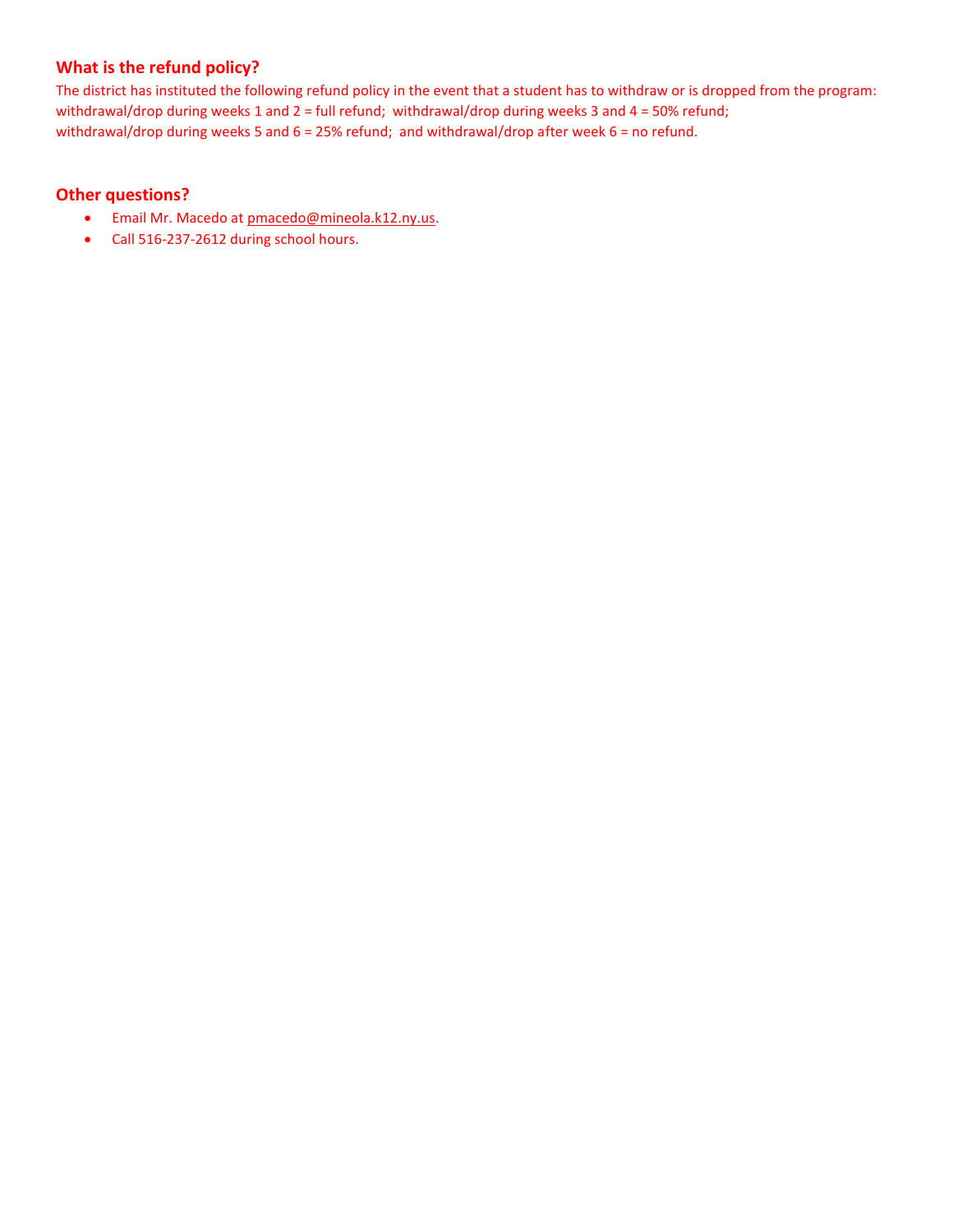# **(2) Parent Driving Option**

## **How do I enroll?**

- All Mineola UFSD students (including private school students) are eligible and must be at least 16 years old.
- Students must go to the Department of Motor Vehicles (DMV), pass a written test, and acquire a learner's permit. Please visit *https://dmv.ny.gov/driver-license/get-learner-permit* for details.
- **By Friday 1/21/22 interested students are to submit the digital application with an attached digital copy of their learner's permit.**
- Between 1/21/22 and 1/23/22 students and parents will be contacted via email about application approval.
- **On Thursday 1/27/22 approved students will attend a mandatory meeting at 3:30PM at Mineola High School room 136.**  Lecture class is on Tuesdays from 6:30-8:00PM and possibly Saturdays from 9:00-10:30AM depending on enrollment. Payment of \$350 as check, money, order, or cash is due.Please make checks payable to "Mineola High School". Don't forget masks. Each student or someone representing the student must attend. If the student or someone representing the student is absent, the student will be dropped from the program and the next person on the waiting list will be contacted.

#### **What is the cost?** The cost is \$350.00.

#### **Which are important dates to remember?**

- *Prior to 1/21/22* go to the DMV, pass a written test, & obtain a learner's permit
- *Monday 1/3/22 through Friday 1/21/22* **submit the digital application with a digital copy of your learner's permit**
- *Friday 1/21/22* last day to submit the digital application
- *Thursday 1/27/22 – 3:30PM* **– mandatory meeting in Mineola High School room 136.** All students must attend or be represented**. If the student or someone representing the student is absent, the student will be dropped from the program and the next person on the waiting list will be contacted**. Lecture class is on Tuesdays from 6:30-8:00PM and possibly Saturdays from 9:00-10:30AM depending on enrollment. Full payment of \$350 is due.
- *Tuesday 2/1/22* classes begin
- *Sunday 6/12/22* classes end

#### **What are the possible class choices for the students?**

- Older students have priority when choosing classes.
- Students choose one (1) lecture class.
- *Available lecture classes:* Tuesdays 6:30-8:00PM and possibly Saturdays 9:00-10:30AM (based on enrollment).

#### **What about lecture classes?**

- 16 lecture classes take place weekly on Tuesdays from 6:30-8:00PM.
- Enrollment may require the option of an additional Saturday lecture class from 9:00-10:30AM.